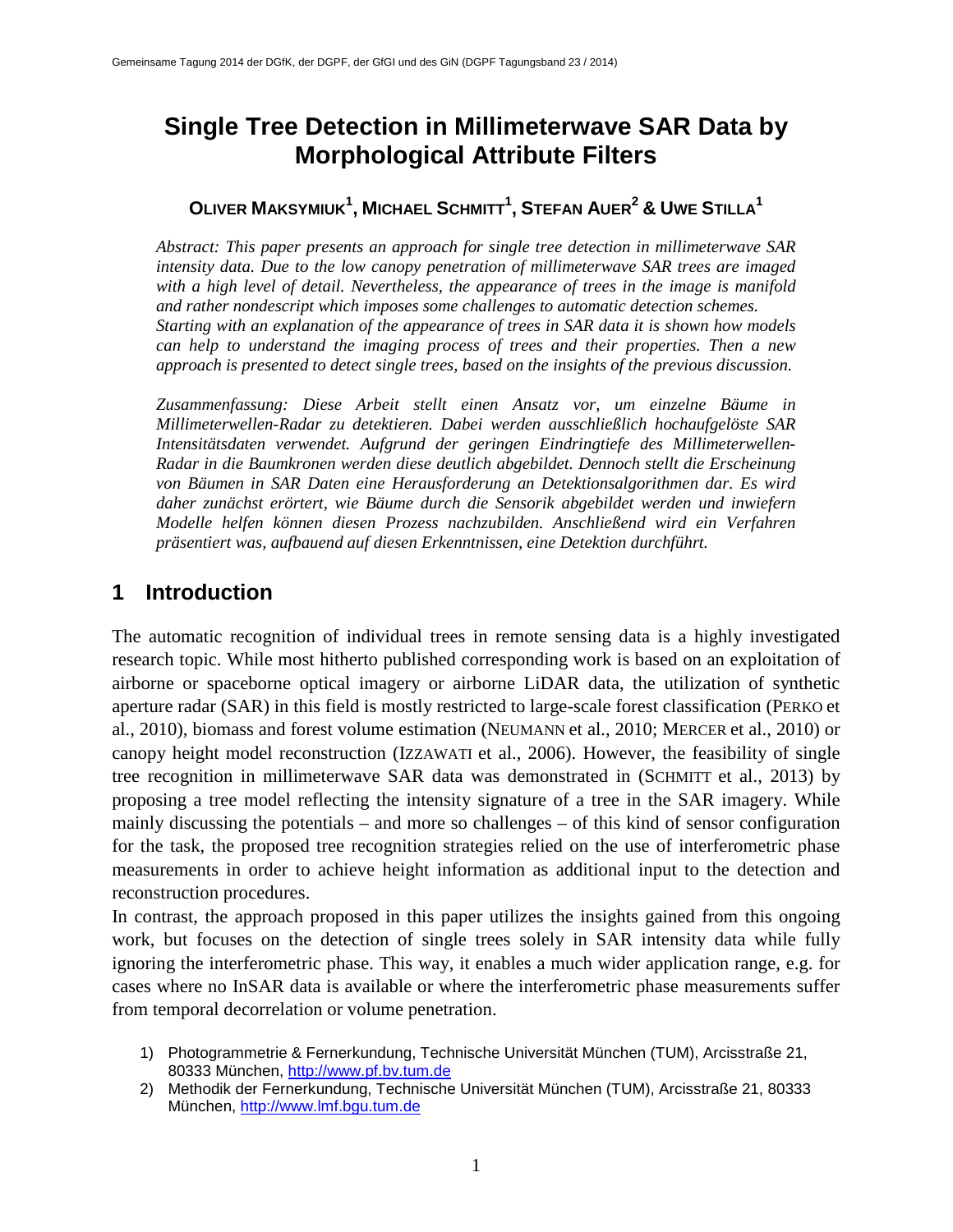The methodology of this work is based on morphology, which has been proven to be a very powerful image analysis tool especially in remote sensing. Recently, for example, MAKSYMIUK et al. (2013) already used Morphological Attribute Filters for vehicle detection in SAR intensity data.

## **2 Tree Representation in SAR intensity data**

Trees have a manifold and rather nondescript appearance in SAR intensity data making it challenging to develop rules for their automatic detection. In particular, they do not exhibit strong backscattering nor do they have a simple and discriminative shape or geometry. The rich diversity of trees in terms of species but also in terms of variations of trees within the same species would be best addressed by supervised learning algorithms. Unfortunately, supervised learning requires large amounts of training data. Furthermore, additional difficulties arise by the grouping property of trees. In general, even in urban areas, trees seldom appear isolated, but mostly in small groups or even as small groves. In order to tackle this, one needs to understand the imaging of trees in radar imagery. Hence a model is required to reproduce the imaging process and investigate the effects of variations. Figure 1 shows a small group of trees in an optical image and correspondingly in a SAR image, taken from the MEMPHIS sensor of the Fraunhofer FHR. The sensor operates in the Ka band and offers a physical resolution of 16 cm in



Figure 1: Small group of trees in optical orthoimage (left) and in a SAR image (right). The foreshortening is clearly visible as well as the sickle-shaped mapping of the trees.

range and 5 cm in azimuth. As SCHMITT et al. (2013) have shown, the ellipsoid can be considered as a reasonable geometrical model for average deciduous trees. Although this model is rather simple, it enables to make assumptions about the intensity profile of a tree. Unfortunately, while being a good and generalized approximation in terms of the shape of the trees, it is not suitable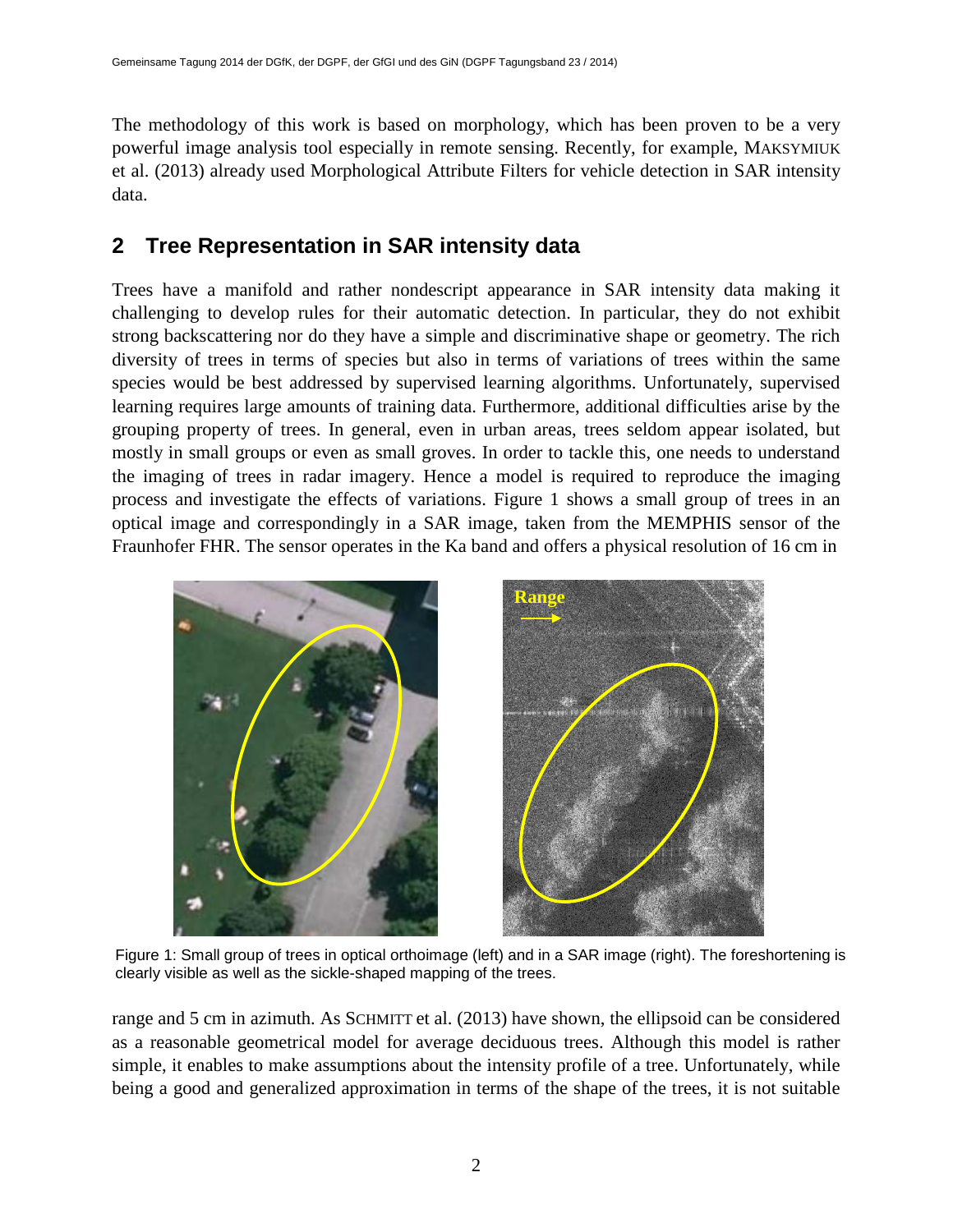as input for simulating tree signatures in SAR images, e.g. using the RaySAR simulation environment (AUER, 2011). Even if the surface is assumed to possess only diffuse reflectivity, the resulting simulated intensity profile is not comparable to real SAR data. This is obvious in the simulation result shown in Fig. 2 which has been generated by RaySAR using an ellipsoid with diffuse reflectivity and a depression angle of 30°. Obviously, the simulated appearance of the tree is not representative for tree signatures as shown in Fig. 1. Detailed object models are required for obtaining a more realistic result. In this context, it turns out that the geometrical structure of the surface is far more important than the material properties. We used an automatic approach for generating random trees (WEBER & PENN, 1995). The resulting model, as shown in Fig. 2 (right), is very detailed with a trunk, branches and leaves. Apart from the surface and material properties it reproduces the geometry of a tree very realistically. The employed tree generation method is quite versatile and offers a good source for artificial trees which can be used to analyze the imaging of trees. Even more importantly, it offers the possibility to generate an arbitrary large database for supervised learning procedures.



Figure 2: Tree models and their corresponding appearance in SAR in intensity images with the simple ellipsoid (left) and the synthetically generated tree (right) according to (WEBER & PENN, 1995). The simulation is conducted with RaySAR (AUER, 2011) with a spatial resolution of 5 cm in azimuth and 15 cm in range (depression angle: 30°).

Compared to the simple ellipsoid model, the simulated image of the tree model is by far more realistic and, hence, supports the interpretation of tree signatures in Fig. 1. The signal contributions from leaves and branches are condensed in a bright frayed area facing the line-ofsight of the SAR sensor. The lower end of the trunk is followed by a shadow zone which is much larger than the tree layover area. It should be noted that the simulation result shown in Fig. 2 has much smaller pixel spacing than the real data presented in Fig. 1, whereas the spatial resolution is the same. Intensity peaks are clipped in order to emphasize the tree layover and shadow extent in the image (8-bit gray value).

## **3 Tree Detection by Morphological Attribute Filters**

The use of morphological approaches has great potential in remote sensing. Techniques like Morphological Attribute Filters (AF) and Morphological Attribute Profiles (MAP) as presented in (DALLA MURA et al., 2010) allow for a comprehensive multiscale analysis and filtering of the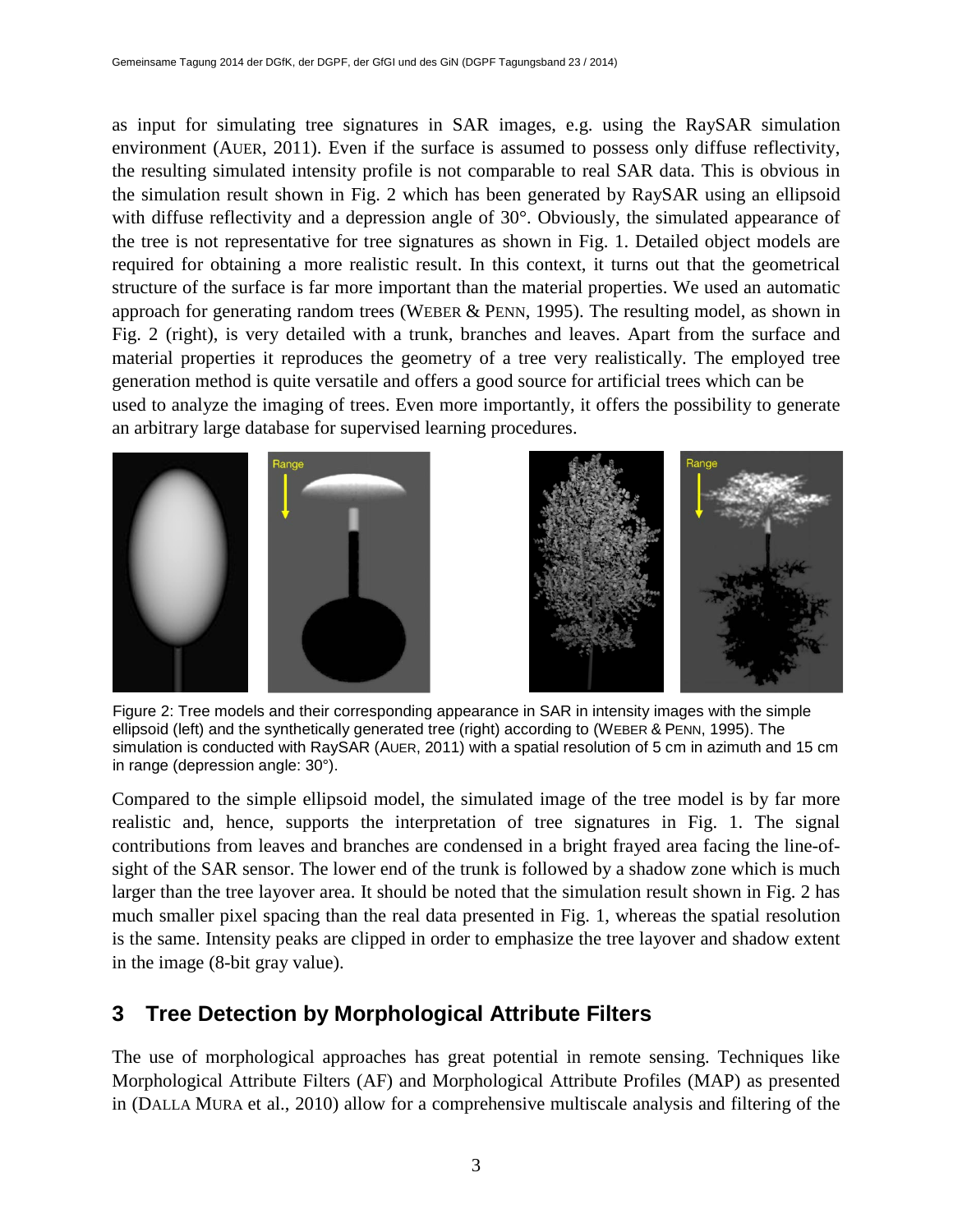image in terms of shape and other more general attributes. It was already demonstrated in (MAKSYMIUK et al., 2013) that Attribute Filters are an appropriate method to perform object detection in SAR intensity data.

#### **3.1 Hierarchical image representations and Morphological Attribute Filters**

The major concern of Morphological Attribute Filters (AF) is the removal of certain objects from the image. All filtering approaches aim to preserve objects which are not subject to removal as best as possible and simultaneously avoid the introduction of artificial structures (e.g. smoothing at edges). Morphological reconstruction methods are able to perform this kind of task while removing all objects which do not satisfy a given criterion *T*. One of the first methods is the well-known operation *opening by reconstruction* which uses the size as an attribute for the criterion: *the given structure element must fit inside the region*. Based on the increasingness of the property one has to distinguish between attribute opening and thinning or closing and thickening (BREEN & JONES, 1996). In order to apply this kind of filtering it is necessary to define the data structures involved. First of all, the criteria are applied to connected components of an image, which are just sets of pairwise connected pixels from a cross section of an image *f* at a gray level *t*. The motivation to utilize them is the assumption that connected components are related to an object and thus define a membership between single pixels and objects. The left part of Fig. 3 shows several connected components on different gray levels.



Figure 3: Exemplary generation of a Max-Tree. On the left side a one-dimensional graylevel profile is depicted with several cross sections at various graylevels. On the right is the corresponding Max-Tree with the connected components as nodes.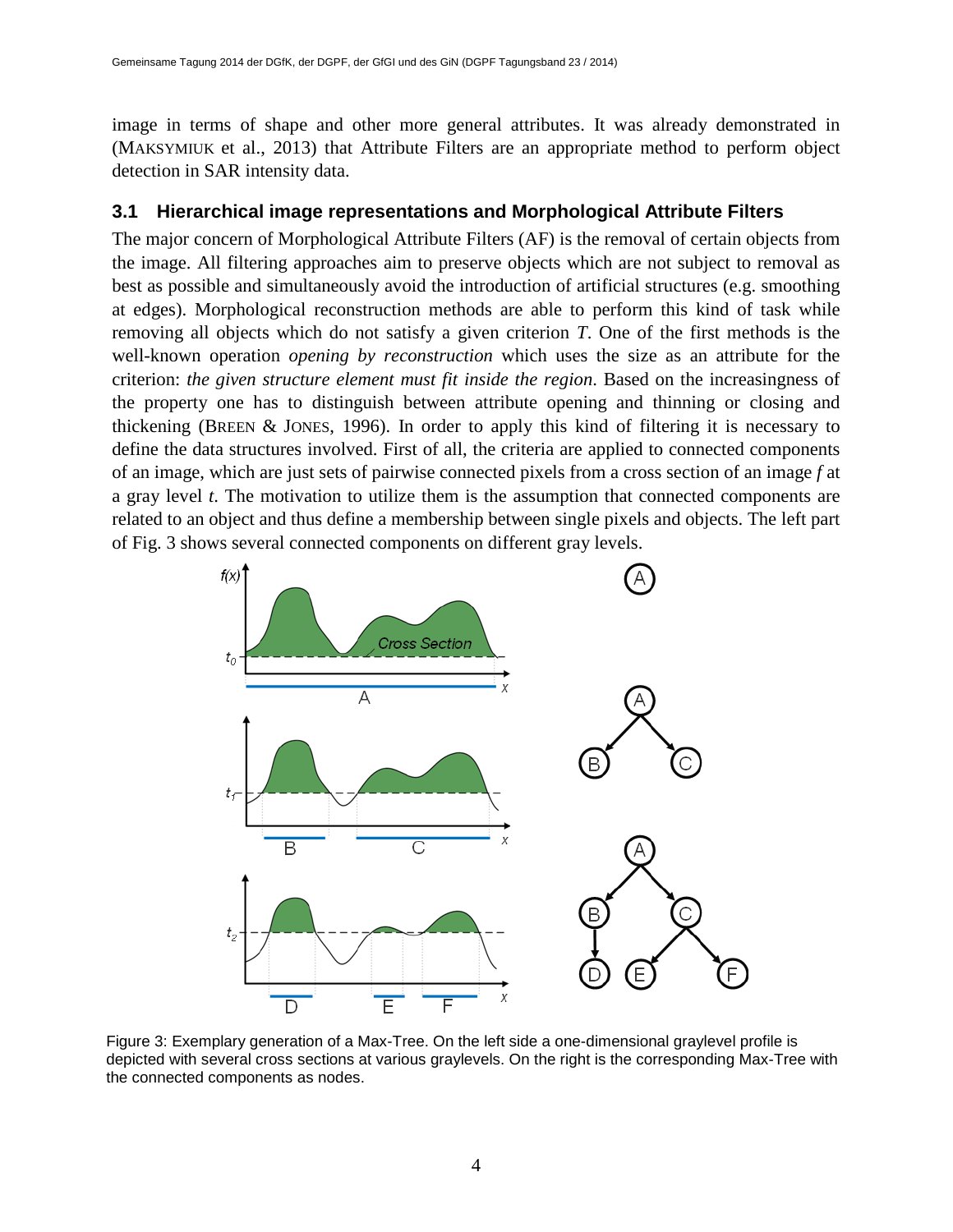Since the image can be represented as a hierarchy of connected components (CC) they are usually arranged in a graph data structures or more specific as tree structures, also called Max-Trees in the context of AFs (there are also Min-Trees). The right side of Fig. 3 shows the Max-Tree for the given example. One important property of Max-Trees is that the set of pixels related to a node is a superset of all pixels of its successors. For example, the set of pixels at node *C* contains all pixels of node *E* and *F* as subsets.

In the Max-Tree data structure every node represents a connected component at a specific gray level. Furthermore it is possible to attach many more attributes to the nodes describing them in more abstract ways. A filtering process then consists of a graph traversal with the evaluation of the criterion on every node. If the criterion is not satisfied, the corresponding node is removed from the graph. There are several strategies how the removal affects the graph and its nodes (DALLA MURA et al., 2010). But common to all strategies is the preservation of shape for all remaining nodes or more specific their corresponding CCs. This procedure is known as Morphological Attribute Filtering (AF). We want to urge readers not to get confused between Max-Tree as abstract data structure and the trees subject to our detection method.

#### **3.2 Single tree detection**

As mentioned above, the major benefit of AFs and the image representation via Max-Trees is the ability to perform a filtering based on diverse attributes without affecting the shapes of the objects itself. This property allows removing content from the image without loss of information necessary to perform a specific detection task. This is especially important for tree detection with the aforementioned difficulties considering the tree appearance in SAR data.

The main workflow of our detection method consists of two major parts. First we apply an attribute filtering to simplify the image, and then we analyze the remaining objects in terms of their relation to trees. The attribute filtering is just the removal of CCs whose sizes are too big to belong to a tree. The concrete size depends on the assumption of general tree sizes and the image resolution. Additionally we remove e.g. elongated objects by using the roundness and moment of inertia as criteria. Taking a look at Fig. 2 with the exemplary Max-Tree this filtering step would remove the nodes towards the root node transforming the Max-Tree into a forest of smaller Max-Trees containing only CCs at higher gray levels. Notice that this is a property of *increasing* criteria: If a CC satisfies a criterion, then all its supersets (its predecessors in the Max-Tree) also satisfy the criterion. Besides the size there are many other attributes:

- *Statistical attributes*: Mean, standard deviation, skewness, kurtosis, entropy, contrast, and homogeneity of the corresponding gray values within a CC
- *Shape descriptors*: orientation of the main axes, moment of inertia, length of diagonal, bounding box, and isotropy/roundness
- *Topological properties*: Euler number or the number of child nodes.

After the filtering step the problem of detection still remains unsolved, since the image is simplified (see right part of Fig. 5) but in order to detect trees it is necessary to analyze the remaining CCs. As mentioned above, trees have a manifold and very nondescript appearance in SAR intensity images. The imaging of trees results in a kind of sickle-shaped objects but even this is not distinctive enough to allow for an explicit description and a reliable detection of them. Instead our approach is based on the observation that due to the foreshortening we expect that the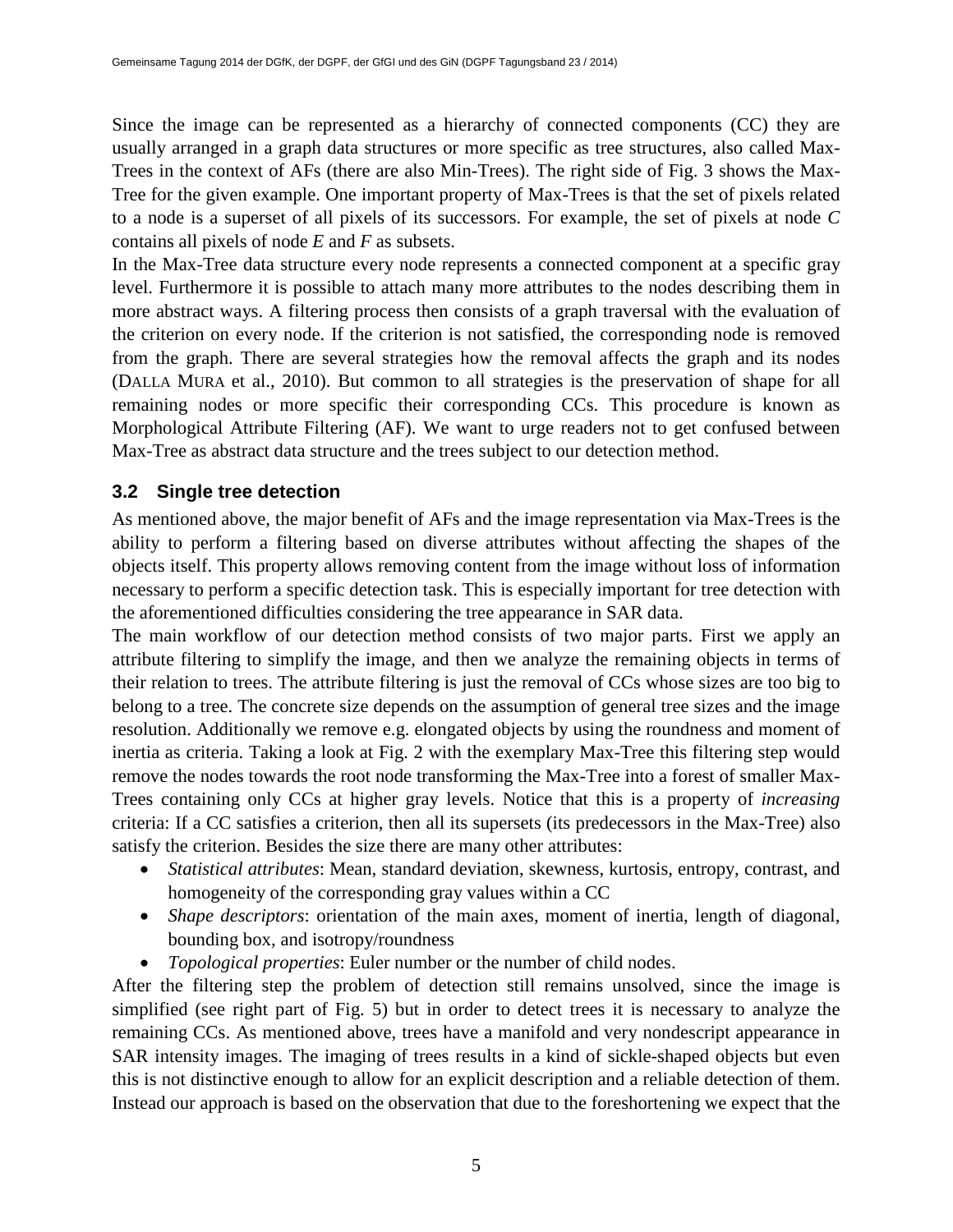maximum of the intensity of a mapped tree is shifted towards the sensor (SCHMITT et al., 2013), which can also be observed in Fig. 2 for both simulated models and also on the left of Fig. 4.



Figure 4: Exemplary slope of the gray values of a tree along range direction. Left side shows the simulated tree. The right side depicts the slope representative for most trees. The most important feature the displacement profile of the center of gravity (COG) with increasing gray level towards the sensor.

The shifting of the maximum is not a property of a single CC but it depends on pairs of them which belong to the same object. Fortunately this is exactly what is represented by the Max-Tree and the CCs as nodes. An object is composed of multiple CCs and their relationship is defined by the hierarchy of the Max-Tree. Furthermore, as a consequence of the previous attribute filtering, we can assume that all remaining CCs potentially belong to a tree in the image.

Concretely we generate a profile of local displacements of the center of gravity (COG) of the CCs by traversing the Max-Tree from the leaves to the roots. This is depicted in Fig. 4 on the right. It shows a slice of the image along the range axis. There are several CCs and it can be seen that the COG moves towards the sensor if we traverse from the root to the leaf (bottom to top). In our approach this displacements are weighted with the graylevel difference between the CCs and stored in a profile for further analysis. This profile is then used as main indicator for the detection of trees. The main feature for the tree is the aforementioned shift of the COG. But besides the sign of the displacement one could use the magnitude as well as further properties of the profile like the number of CCs or the minimum and maximum of the graylevels. These features may serve as a fitness or reliability measure for the detection. After the decision process is done by comparing the fitness value with a threshold, it may happen that a tree has multiple detections. This might occur if a tree has multiple local graylevel maxima in the image, which were not removed by the filtering. In order to suppress them a local merging is performed by an iterative merging of maxima whose distance is smaller than the diameter of an average tree. We use a simple merging rule by deleting the detection which has a smaller fitness value. An example of a detection result with this approach is shown in Fig. 5.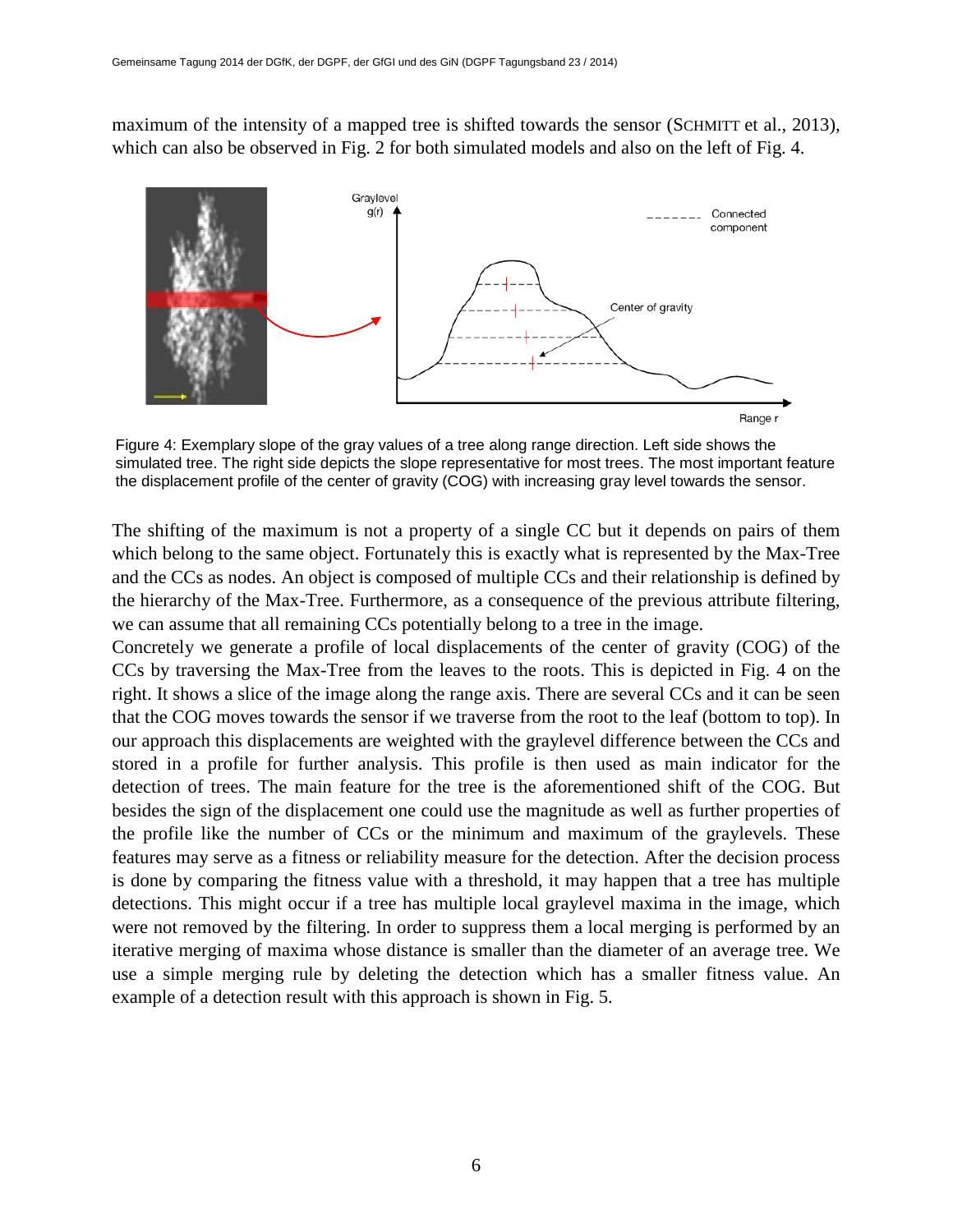## **4 Experiments**

The proposed method is evaluated on a dataset of the German MEMPHIS sensor from Fraunhofer FHR. This sensor operates at a center frequency of 35 GHz (Ka band) and a bandwidth of 900 MHz. The physical resolution is 16.5 cm in range and 5.1 cm in azimuth.

The flying altitude is 768m with a depression angle of 30°. Since the sensor operates in the Ka band we assume a low canopy penetration which is preferable for this task. The test scene shows the surroundings of the "Alte Pinakothek" in Munich containing more than 120 trees. Most of them reside in groves but there are also some largely isolated trees. It seems that all trees belong to the same deciduous species. The ground truth data is manually labeled from an orthoimage and laser scanning data providing additional height information.

Although a preprocessing of the SAR imagery it is not strictly necessary the proposed detection method gains from a proper preprocessing. Since the presented workflow is based on attribute filtering on Max-Trees, it is useful to remove spurious dark pixels to fill holes in the CCs. To affect the image as little as possible a multiscale *closing by reconstruction* is performed.



Figure 5: Detection result applying the presented approach. Left is the optical image showing a street with trees on both sides. The image in the middle is the original SAR intensity image. On the right is the detection result. The objects in the image are the remaining connected components after the Attribute Filtering. The red squares represent the detected trees and are placed at the center of the connected component with the highest graylevel. Therefore they are representatives for the local maxima.

The second step performs a graylevel transformation to emphasize the brightness interval where the trees expectedly reside. Because we want to suppress too dark as well as too bright pixels we use the sigmoid transformation function to stretch the interested graylevel interval without clipping. The detection result on the test scene as well as the ground truth data are shown in Fig. 6. It can be seen that most of the trees were detected, even if they are arranged in groves, in which case the detection is very difficult. Nevertheless there are some missing detections as well as false detections. Former occur mostly in groves, latter around buildings. Since our approach can only perform detection and no recognition, it is not possible yet to derive the tree height to achieve an accurate position determination. Furthermore the sizes of the tree crowns were not evaluated.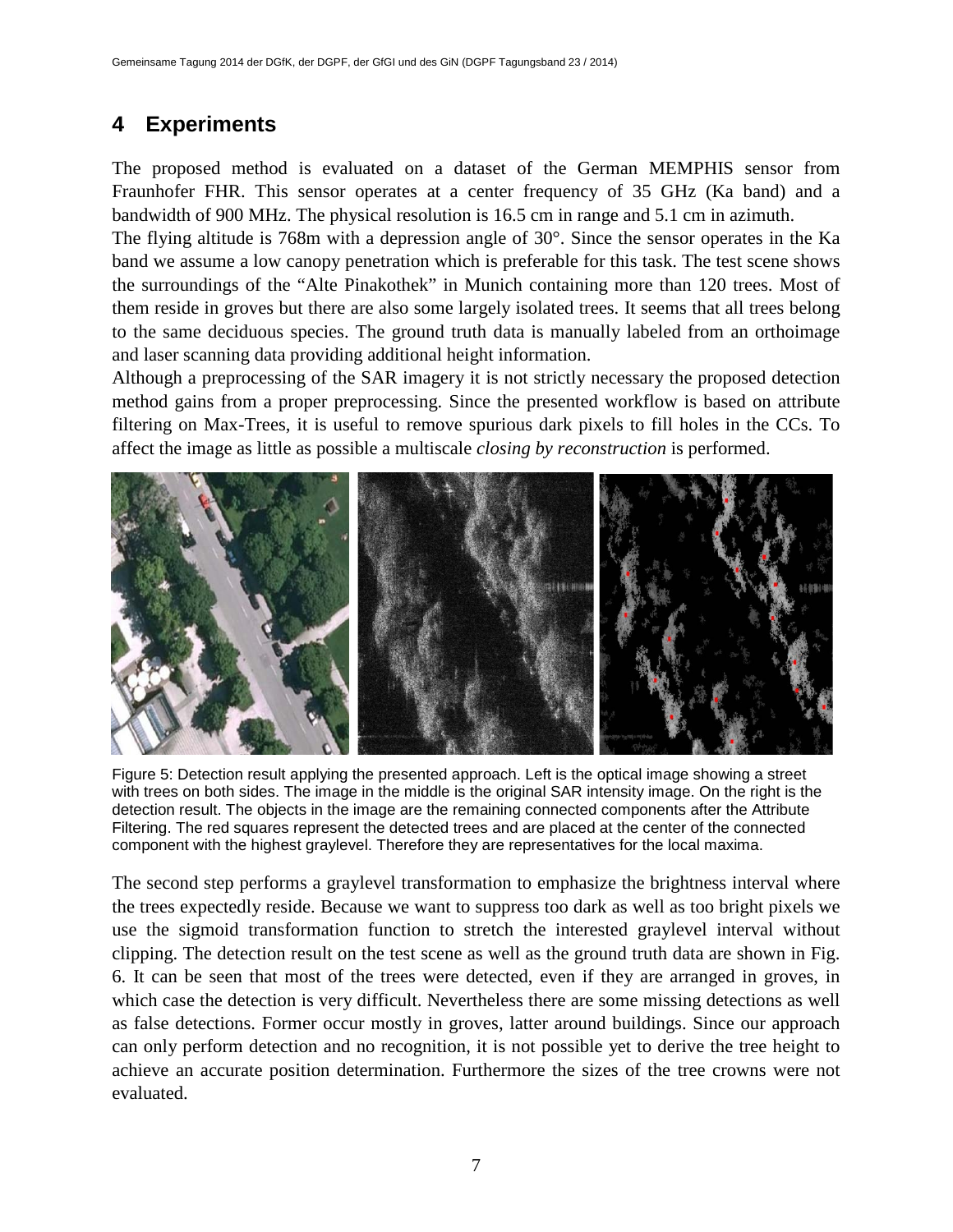

Figure 6: Input SAR image (upper left) for the single tree detection and the corresponding ground truth data (upper right). The bottom image presents the detection results. The tree positions on the ground were computed by assuming a constant tree height of 10 m.

### **5 Conclusions**

The presented approach using Morphological Attribute Filters has demonstrated that single tree detection in millimeterwave high resolution SAR intensity data is feasible without the need to exploit interferometric phase measurements. Although the methods were kept simple many of the trees were detected. It seems a promising approach which might offer a better performance if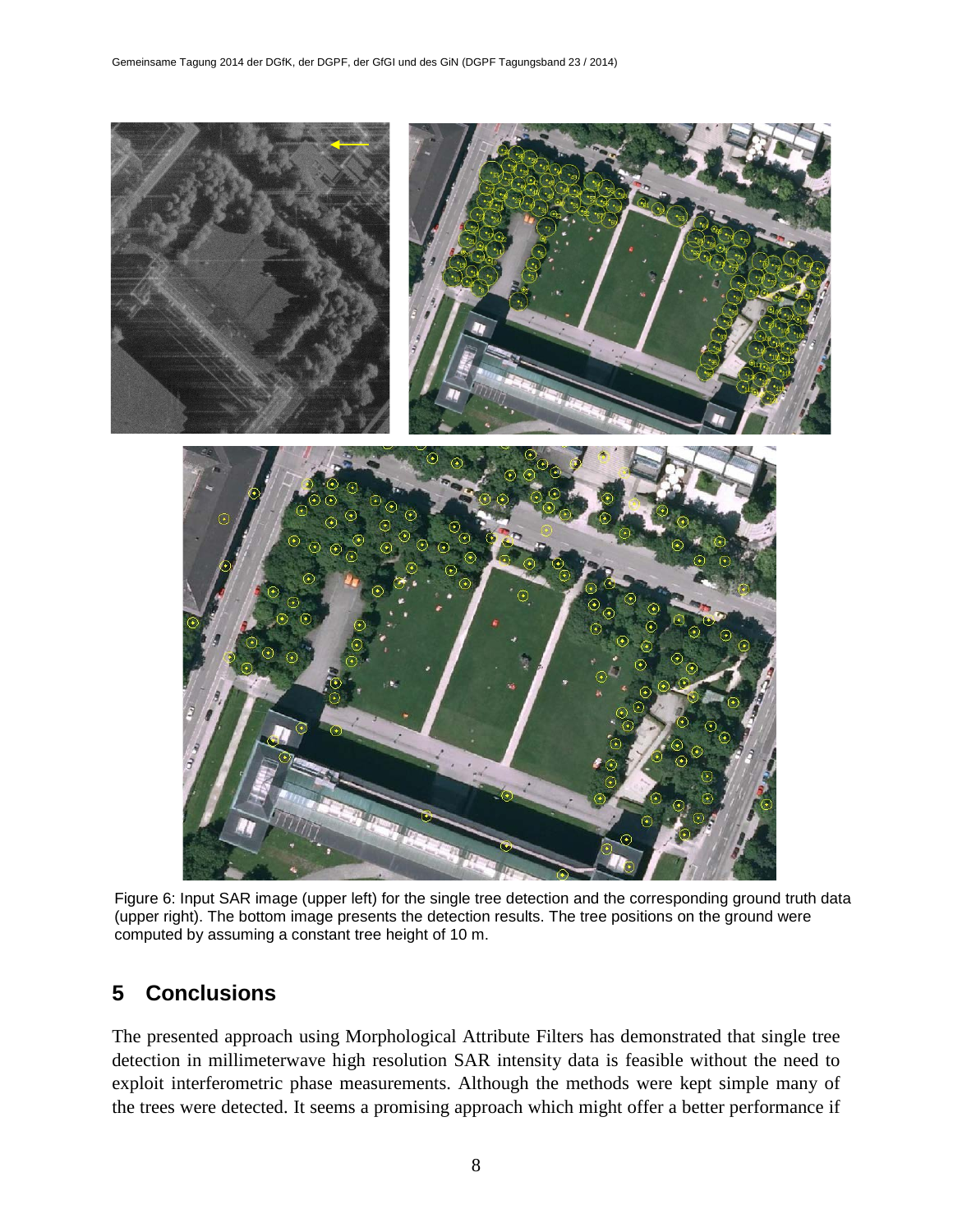further efforts are made towards a more sophisticated system. A direct continuation of this work involves the application of Morphological Attribute Profiles (DALLA MURA et al., 2010) for a detailed multiscale analysis of the attributes to derive even more information increasing the detection performance. But detection is only the very first step of a recognition system. To turn this into a fully comprehensive tree recognition system it would be necessary to derive further properties of the trees like crown diameter or tree height. The former can be addressed by analyzing the connected components involved into the detection of a single tree. One major topic for the future would be the integration of the simulation into a recognition system to generate a large number of training samples for a supervised classification scheme or to make simulations whenever it is required by the recognition system to evaluate a hypothesis. This would avoid the definition of manmade rules for the detection process. In addition, it might be promising to integrate the proposed methodology into approaches also using interferometric data in order to benefit from a joint exploitation of all available observations.

### **6 References**

- AUER, S., 2011: 3D Synthetic Aperture Radar Simulation for Interpreting Complex Urban Reflection Scenarios, Deutsche Geodätische Kommision, Reihe C, Nr. 660, Verlag der Bayerischen Akademie der Wissenschaften, 126 p., 2011.
- BREEN, E. J. & JONES, R., 1996: Attribute Openings, Thinnings, and Granulometries. Computer Vision and Image Understanding, 64 (3), S. 377-389.
- DALLA MURA, M.; BENEDIKTSSON, J. A.; WASKE, B. & BRUZZONE, L., 2010: Morphological Attribute Profiles for the Analysis of Very High Resolution Images. IEEE Trans. on Geoscience and Remote Sensing, 48 (10), S. 3747-3762.
- IZZAWATI; WALLINGTON, E. D. & WOODHOUSE, I.H., 2006: Forest height retrieval from commercial X-band SAR products. IEEE Trans. on Geoscience and Remote Sensing, Vol. 44, No. 4, pp. 863-870.
- MAKSYMIUK, O.; BRENNER, A. & STILLA, U., 2013: Detection of Stationary Vehicles in Airborne Decimeter Resolution SAR Intensity Images using Morphological Attribute Filters. Proceedings of 33. Wissenschaftlich-Technische Jahrestagung der DGPF, pp. 391-400.
- MERCER, B.; ZHANG, Q.; SCHWÄBISCH, M. & DENBINA, M., 2010: Estimation of forest biomass from airborne single-pass L-band Pol-InSAR system. International Archives of the Photogrammetry, Remote Sensing and Spatial Information Sciences, Vol. 38, No. 1, on CD
- NEUMANN, M.; FERRO-FAMIL, L. & REIGBER, A., 2010: Estimation of forest structure, ground, and canopy layer characteristics from multi-baseline polarimetric interferometric SAR data. IEEE Trans. on Geoscience and Remote Sensing, Vol. 48, No. 3, pp. 1086-1104.
- PERKO, R.; RAGGAM, H.; GUTJAHR, K. & SCHARDT, M., 2010: The capabilities of TerraSAR-X imagery for retrieval of forest parameters. International Archives of the Photogrammetry, Remote Sensing and Spatial Information Sciences, Vol. 38, No. 7B, pp. 452-456.
- WEBER, J. & PENN, J., 1995: Creation and Rendering of Realistic Trees. Proceedings of the 22<sup>nd</sup> Annual Conference on Computer Graphics and Interactive Techniques. pp. 119-128.
- SCHMITT, M.; BRÜCK, A.; SCHÖNBERGER, J. & STILLA, U., 2013: Potential of Airborne Single-Pass Millimeterwave InSAR Data for Individual Tree Recognition. Proceedings of 33. Wissenschaftlich-Technische Jahrestagung der DGPF, pp. 427-436.